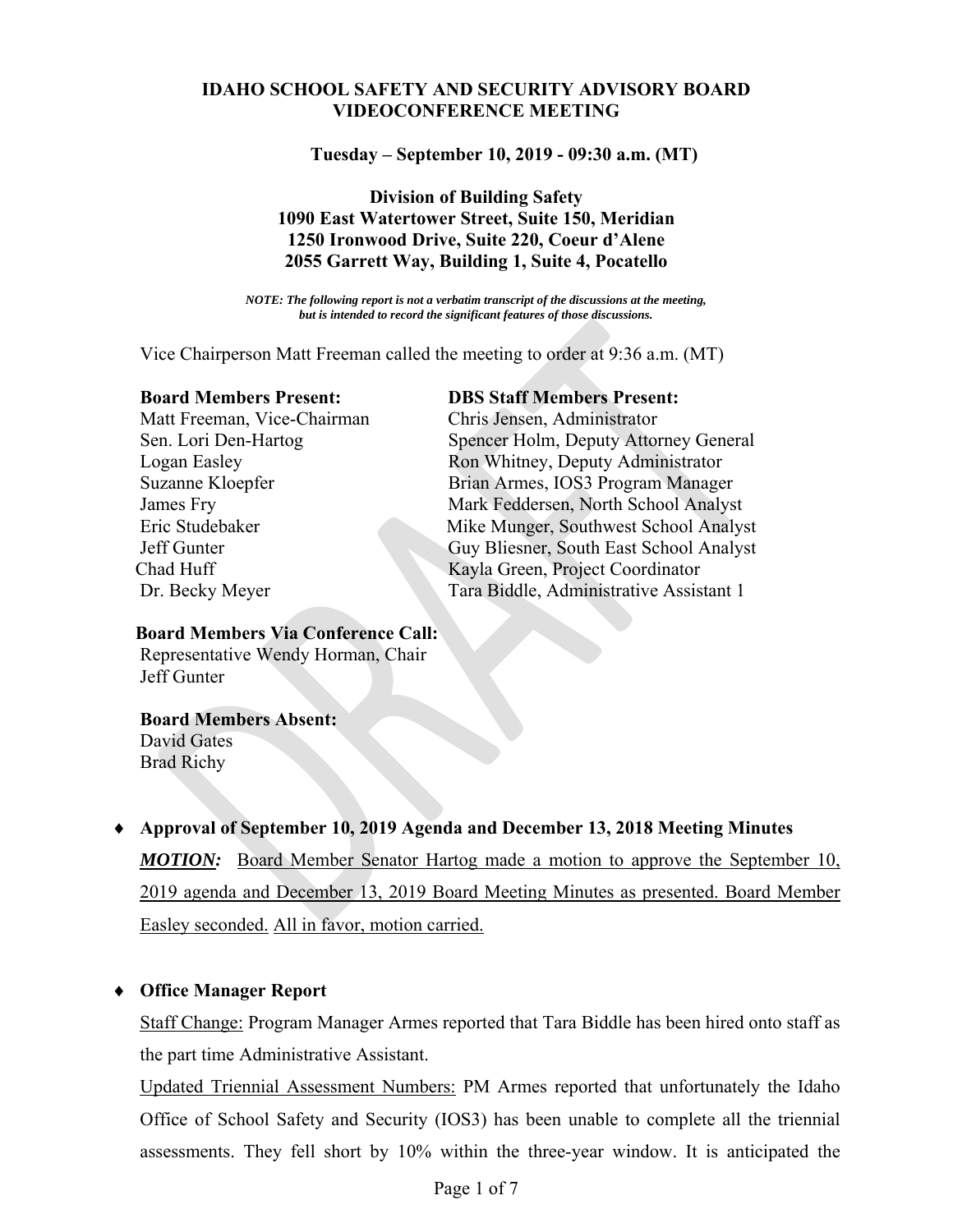assessments will be completed by the end of the 2019 calendar year. To date, IOS3 has completed slightly over two-thousand hours in consulting and training.

Information is available on a district level, but the specific information for all the individual campuses have not been completed. It has been found that the assessment brings up common elements on a district level, which allows them to move forward with their planning. As reported previously many of the training and consulting hours, not including assessment time, completed are due to schools and organizations requesting more information following a training or consulting session as this effort has grown. This training has allowed us to interface and assist with school board members and their actions. This is critical due to Idaho Code 33-512 which empowers school board members with the ultimate authority for the health and safety of their students.

At this time PM Armes opened it up to questions. Board Member Easley asked if the deficit is in the larger areas or the more remote areas that are not interconnected. PM responded that that the more rural remote areas have been completed it is the larger districts that have not been completed.

ISCRS & Idaho 4 Command Response System: PM Armes reported on the ISCRS and the 4 Command Response System that was introduced the beginning of last year. This program was presented to the Board this time last year by Lieutenant Shawn Harper, Meridian Police Department. The program started out as a valley wide effort but has now been implemented across the state. The primary goal is not to take away local control, but to have uniform language in place so that first responders, school personnel, and students have common elements from which they can base their emergency response. The analogy was given that stop signs have always looked the same for a very long time. When it comes to basic life safety there is not as much room for individualistic behavior as there is for expected and preventive behavior. The goal is regardless if the school is a smaller, rural school or a large school in a more populated area that school personnel, students, and emergency personnel know how to respond in an emergency in a uniform way. Board Member Easley stated that having the overview of the 4 Command Response System and the unity it provides is helpful and if kept in place, school districts still have the local autonomy to dictate some of the responses and have enough control from within.

This training was made to guide school districts by providing a substantial training platform and solid procedure and protocol since there are not any state mandates in place. This 45-minute training is by invitation only. Law enforcement agencies are working very closely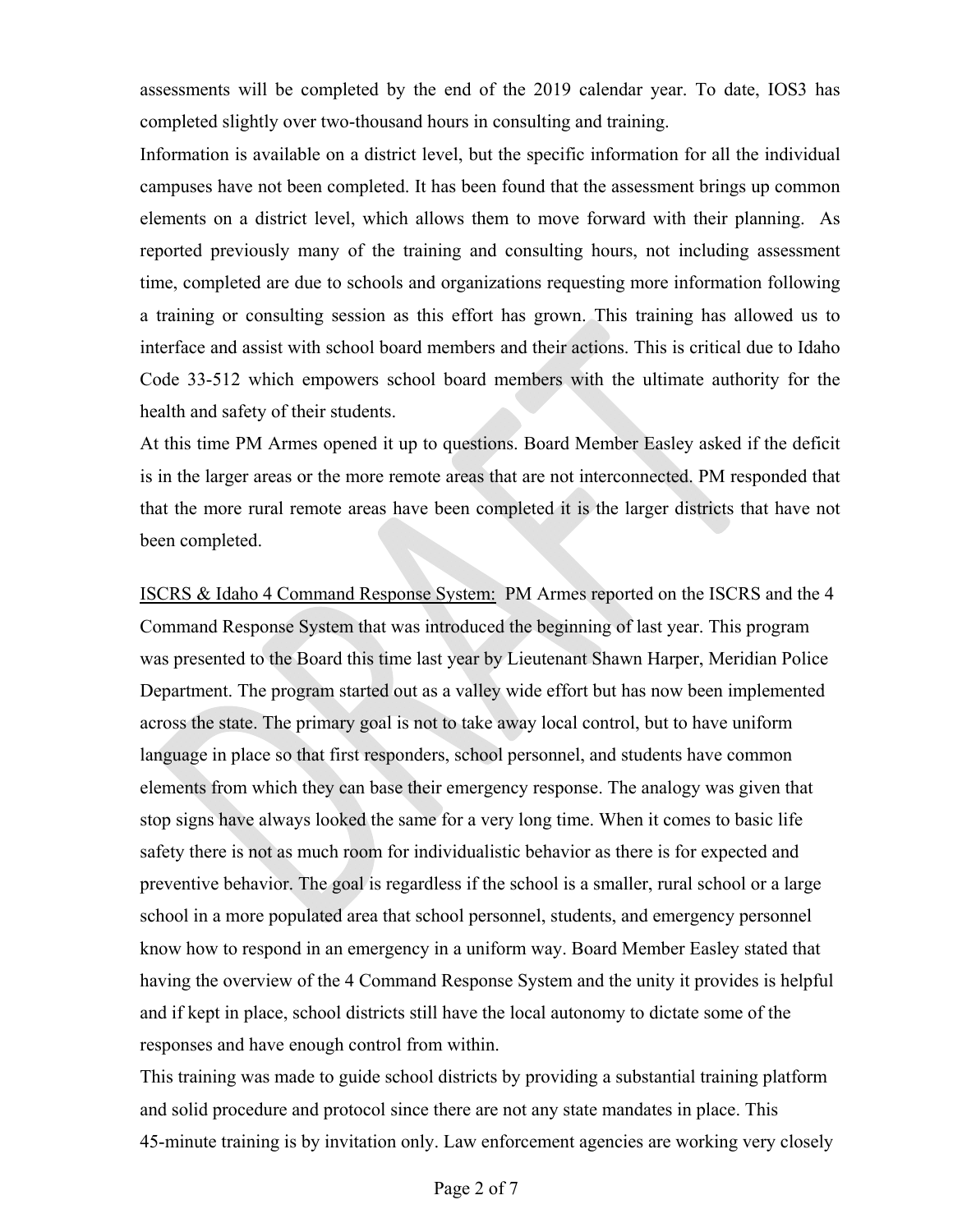with their school districts and SRO's are currently delivering the training. This summer Detective Shaun Harper, John Bongiorno from Meridian Fire Department, and PM Armes have met with the first responder community, school boards, and the ISBA members inform them about using the uniform response and its benefits. Through Joel Lombardo at Ada County Emergency and with available training dollars he had available short videos were filmed which support the training. The four videos were shown during the meeting. South East School Analyst, Guy Bliesner commented that there is also supplemental material given with the videos, which includes a presenter guide for trainers, and classrooms.

A brief discussion ensued after the reverse evacuation video discussing the confusion that can occur between law enforcement and the local school or district office during an emergency. Board Member Studebaker brought up the concern about the implementation of the 4 Command Response. The question was asked of how many schools may have existing protocols in place that do not align with the what's being presented and if a school has this issue, is there room for administrators to add or change terms? PM Armes encouraged that the language stays uniform to avoid confusion. Having a common language allows the administrators to make the best decision given the emergency. Regarding the number of school districts using protocol that wouldn't align, the number is estimated less than 25 %. Board Member Senator Den-Hartog stated that implementing the 4 Command Response also assists the law enforcement community. By having a uniform language and response as they move to different agencies and districts throughout their careers it has proven beneficiary. By having this in place it also helps stop potential fear in children and parents by not using extreme language and better communicating the type of emergency. Acting Chairman Freeman asked if the ISCRS & Idaho 4 Command Response System videos were available for the Board. PM Armes stated at this time they were not, but that links would be sent.

#### Governor's Education Task Force Sub-Committee Update:

PM Armes reported that the Sub-Committee has had 4 meetings since August with one remaining. There has been talks regarding standardized and mandated safety planning. At this time the handout provided to the Board was referenced. This document was created to lay out a systematic process that directs schools toward effectiveness in safety planning and implementation for those schools that have asked the Idaho Office of School Safety and Security for additional guidance after their assessment has been completed.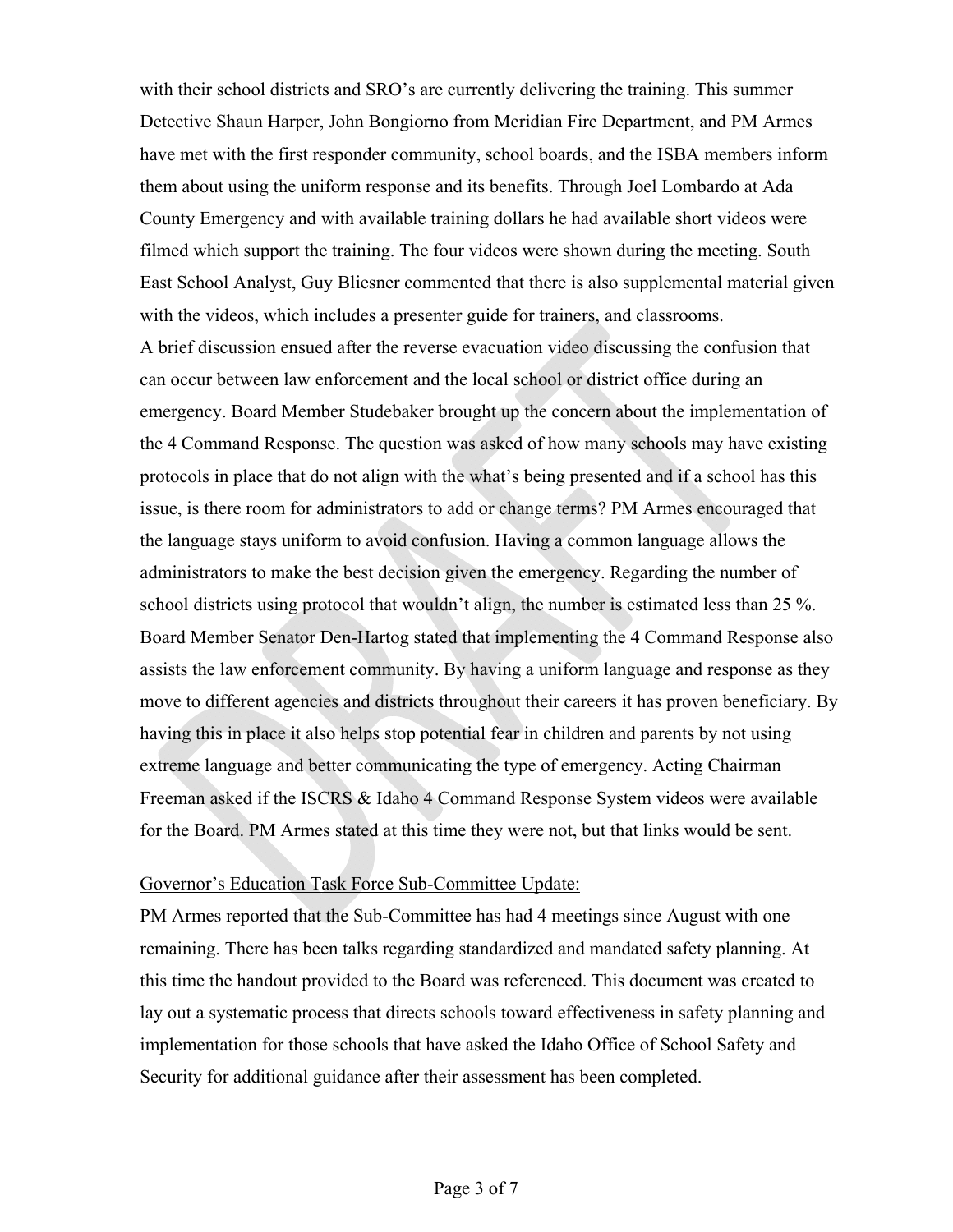### **See, Tell, Now Tipline Update:**

Marketing Update: Project Coordinator Kayla Green gave a presentation to discuss the Confidential Statewide tipline See, Tell, Now. As reported in December it was discussed that an evaluation had been done on software and it was decided to partner with Sprigeo. This is the vendor that has been used for Safe Oregon and has been in operation as a state-wide system for 4 years. After partnering with them, PC Green presented the Regional District Digital Interoperability Governance Boards (DIGB), which is made up of the emergency mangers in each county, that are responsible for taking care of emergency communications and dispatch centers. She has also met with ISP's Communications staff.

See, Tell, Now went live April 1<sup>st</sup>. By the end of the school year 7 school districts registered and trained for the tipline. Several school districts came on during the summer. Currently 23 have been trained and enrolled. It is estimated that another 24 would be signed on and ready for training by the end of October. PC Green has begun doing student awareness assemblies, with the first being Troy School District.

It was also reported funds that had been allocated to the Tom Scott Agency from former Governor Otters wife Lori Otter the spokesperson for See, Tell Now and the Lama Campaign have been used to create four- 15 second PSA videos with tipline numbers. These videos are posted on the See, Tell, Now website for viewing.

The next item discussed was cost effectiveness of purchasing on a state level verses a district level. In comparing purchasing of software, the least expensive software for every school district in the state (not including private or parochial schools) would be just under 1 million dollars. This does not include personnel or call center services. For the state to have IOSSS be the main provider, the cost is under \$200,000 annually for 5 years. This cost includes software maintenance, the call center contract, marketing services, and 1 fulltime employee. Looking to the future the office supports statewide communications for all children and staff. It has been expressed by districts, one example being Troy that they have explored having this program in place for years but did not have the funding in place to support such an endeavor.

It was reported that IOSSS has partnered with Crime Stoppers on implementing this program at the higher education institutions due to several enquiring into the tipline. Currently See, Tell, Now is not being promoted on college campuses. This will be a large endeavor that our agency will begin to work on once all of the K-12 school districts have been addressed. This will be a challenge blending with K-12 but does need to be addressed since there are high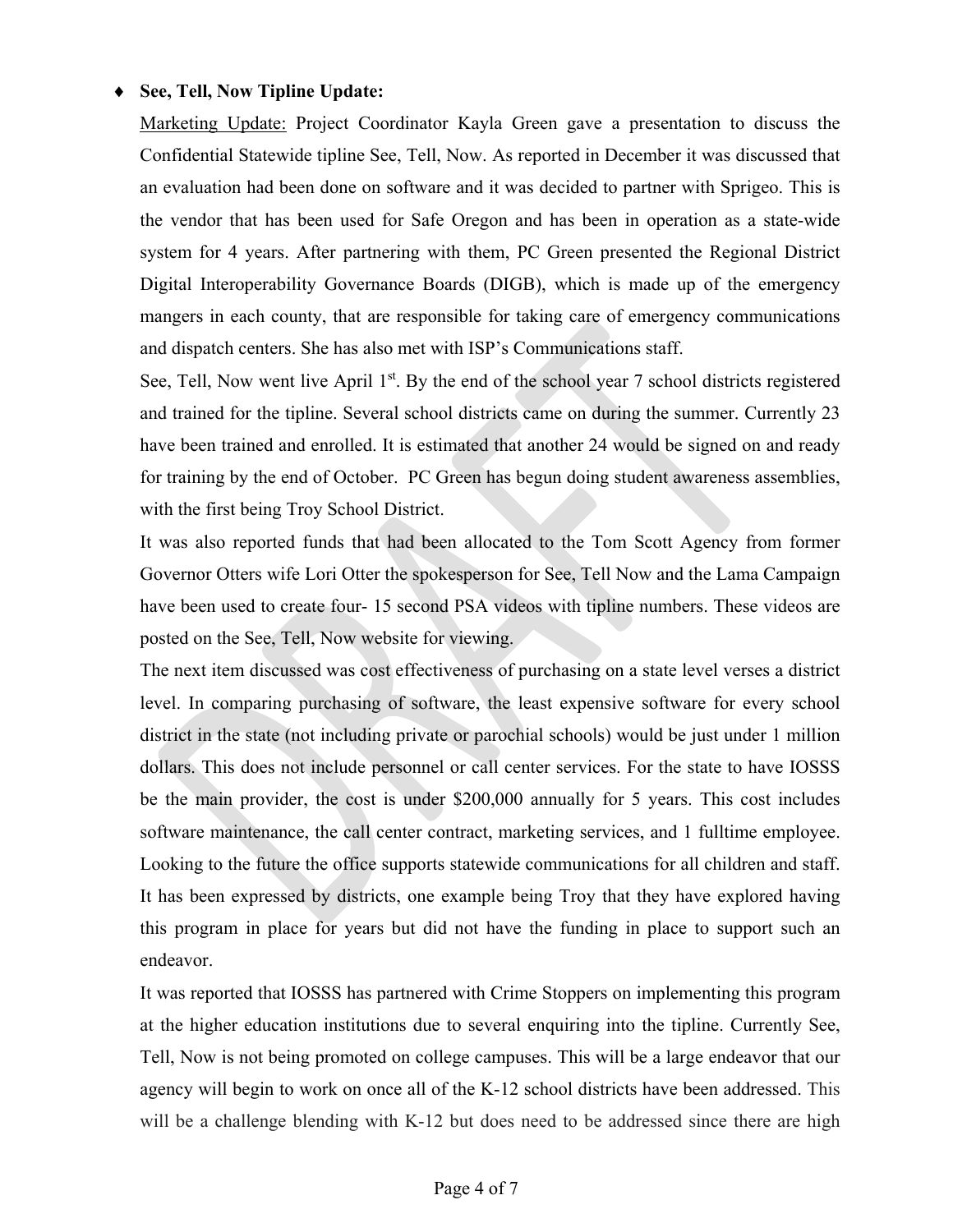school students that are dual enrolled and attending college campuses which means minors are interfacing with adult students.

At this time Acting Chairman Freemen briefly asked about the higher education expressing interest in the tipline. PC Green explained it was thought that the higher education campuses had a program in place where incidents could be reported and streamlined to one central place. Unfortunately, the campuses have several different numbers to report incidents depending on the type of information being reported. Acting Chairman Freeman asked that PC Green stay in conversation with him to see how he can assist being this is an appropriate role for his board to help coordinate with higher education institutions. PM Armes addressed how college campuses will present challenges such as the type of events that are being reported. It will need to be distinguished what type of incident is being reported whether it's a school-based issue, Clery issue or criminal event. The Clery Act requires greater transparency and timely warnings from colleges and universities about crimes that are committed on campus, including crimes of sexual violence.

Tentative Legislative Considerations for Tipline: PM Armes reported that the tipline was established by a Federal Grant and funding will expire in April 2021. This has caused concern amongst some of the school districts and the stability of the tipline past the granting process. This was an issue PM Armes interjected into the sub-committee at their last meeting and expressed that having a statewide agency would be more cost effective than each district running its own system. As mentioned prior costs could be up to 1 million versus \$200,000 if implemented on district levels verses a state level. The cost savings will be brought to legislators to see how this can be funded in the future. Acting Chairman Freeman asked for clarification that the grant is currently the paying for the annual licensing fee. This was confirmed by PM Armes. Acting Chairman Freeman stated that the advisory board could work on bringing forward a request for sustainable funding next session because the opportunity to submit requests through the executive branch for this session has closed. Understanding that this last year's budget request period has passed, and knowing April 2021 is the expiration date, PM Armes stated that this would be an emergency funding issue in the next session, but timing will allow the data to be available to see how much this system is being utilized. Board Member Senator Den-Hartog stated data including how many students downloaded the app, and how many school districts are interested and how many districts have implemented the tipline should be presented. This is a valuable process to be able to come back to the legislature to continue a long-term stable funding resource.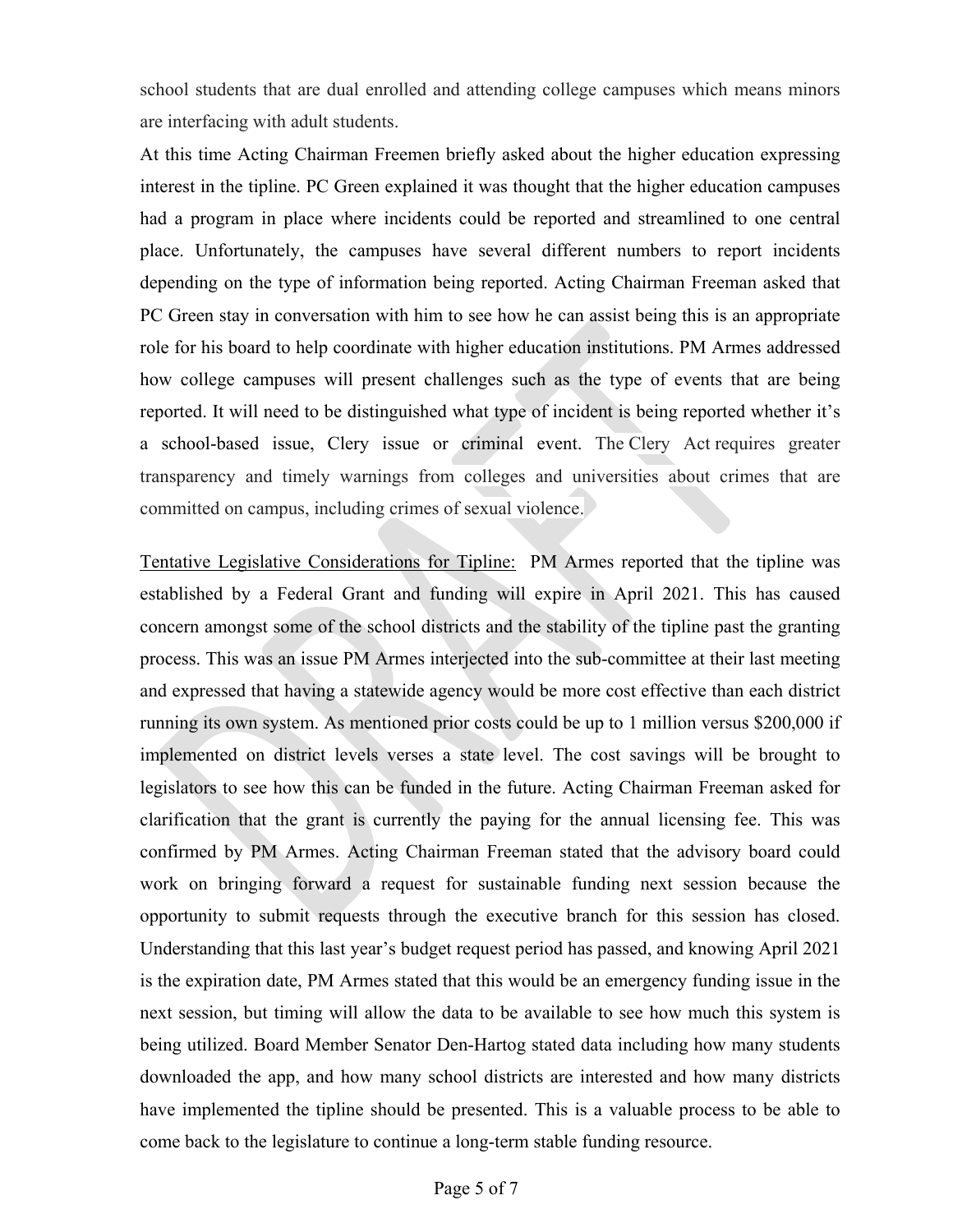Another legislative consideration is that several states have implemented tiplines, and in retrospect should have put protective legislation in place against tipline abuse. Oregon is leading the way with protective legislation. This is something that needs to be explored moving forward as See, Tell, Now continues to develop. Board Member Easley asked if there was something under current code to false calls to 911. PC Green stated that this code is specific to calls for law enforcement narrowing this scope. Acting Chairman Freeman stated it would be appropriate for the advisory board to consider some type of legislation to bring forward next session that would address potential hoax tips that are received and how they are dealt with.

# **Action Items**

# Approval of Extension for the State of Idaho Threat Assessment Model for Schools Award #2018-YS-BX-0022:

*MOTION:* Board Member Senator Den-Hartog moved to approve Extension for the State of Idaho Threat Assessment Model for Schools Award #2018-YS-BX-0022.

*SECOND:* Board Member Chad Huff

*In Favor:* 11 *Opposed:* 0 *Abstained:* 0

# **MOTION PASSED**

2020 Board Meetings: (March 3, June 2, September 8, December 8)

*MOTION:* Board Member Logan Easley moved to approve meeting dates as discussed with the option to cancel.

*SECOND:* Board Member Senator Den-Hartog

*In favor:* 11 *Opposed:* 0 *Abstained:* 0

# **MOTION PASSED**

# **Administrator Report**

Financial Report:

Administrator Jensen had nothing new to report.

PM Armes reported that he was encouraged by the school liaison for the governor's office to put in for an additional security analyst FTE. Acting Chairman Freeman stated his appreciation for the update on the budget line item and sees the need for an additional security analyst in region 4 to build staff coverage. Ron Whitney, Deputy Administrator